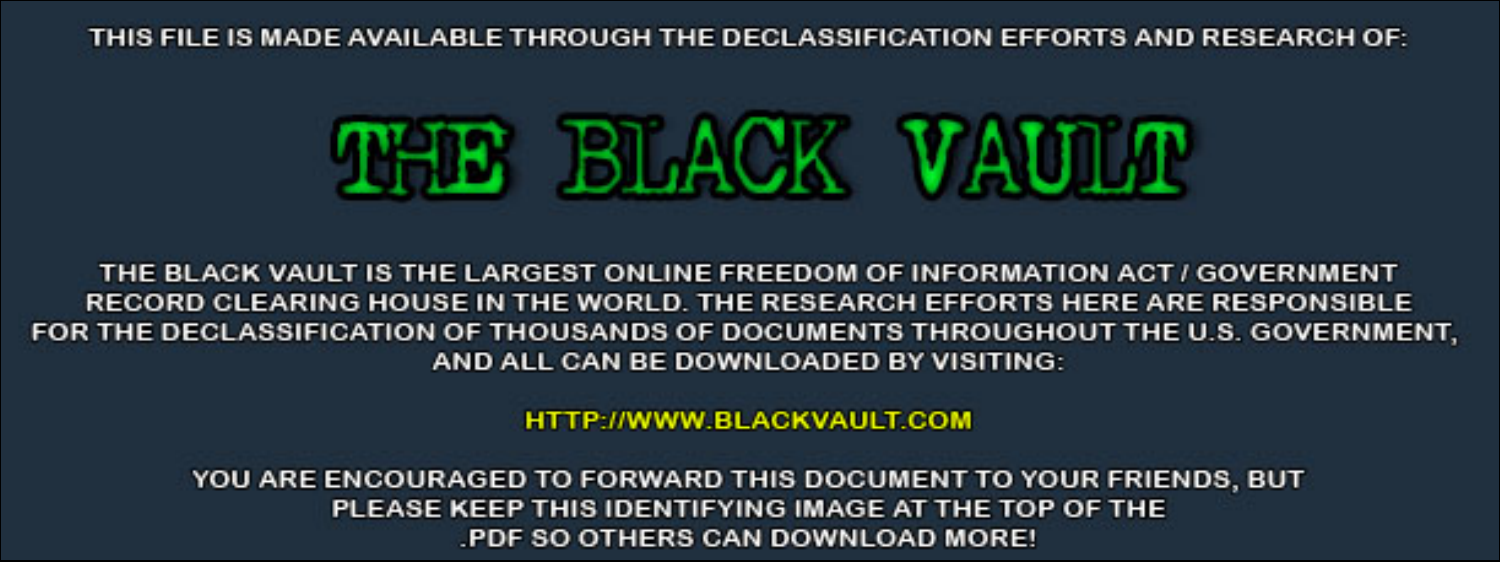#### DOCID: 3742062

# SECRET//COMINT//X1

## (U) CRYPTOLOGIC ALMANAC

#### (U) SIGINT Support to the White House

(U) Providing SIGINT support to any customer is a complex, challenging task. It is especially challenging if that customer is the president of the U.S. Although the White House Situation Room originated in the 1960s, its development illustrates some cardinal rules of model SIGINT support that are still valid today. These rules include selecting appropriate information, maintaining enough flexibility to meet changing individual needs, and timely delivery of SIGINT.

(U) Presidents traditionally received SIGINT indirectly through the military intelligence system or through CIA. In 1958, during the Eisenhower administration, the Criticomm system was proposed to ensure that any information "indicating a situation or pertaining to a situation which affects the security or interests of the U.S. to such an extent that it may require the immediate attention of the president and other members of the National Security Council must get to the president within ten minutes of recognition that it meets Critic criteria."

(U) During the Cuban Missile Crisis in 1962, when the Soviets placed offensive missiles in Cuba, merely ninety miles away from the U.S., President Kennedy came to understand the value of SIGINT. SIGINT alerted the president about the posture of Soviet forces. He had ordered a naval blockade of Cuba, and before any official pronouncements from Soviet premier Khrushchev, Kennedy knew from SIGINT that the Soviet ships advancing toward Cuba had turned back.

(U) Because of his experience during the Cuban Missile Crisis, Kennedy was determined that the White House have direct access to SIGINT. Kennedy wanted more information in addition to Critics. Consequently, the Kennedy administration drew up the plans for the White House Situation Room. Unfortunately, Kennedy did not live to see his plans come to fruition, but he achieved his goal of direct access to SIGINT for the White House. On-time delivery of SIGINT improved with the opening of the White House Situation Room during the Johnson administration.

(U) The White House Situation Room is a twenty-four-hour watch office located in the basement of the White House. Analysts who work in the Situation Room receive all sources of intelligence in order to prepare briefings for the national security adviser, members of the National Security Council, and the president. The recollections of David McManus, the second NSA liaison officer to the White House and the first NSA employee to become the director of the White House Situation Room, presents an interesting picture of Situation Room operations.

(S//SI) David McManus was the NSA liaison officer to the White House from 1966 to 1969. He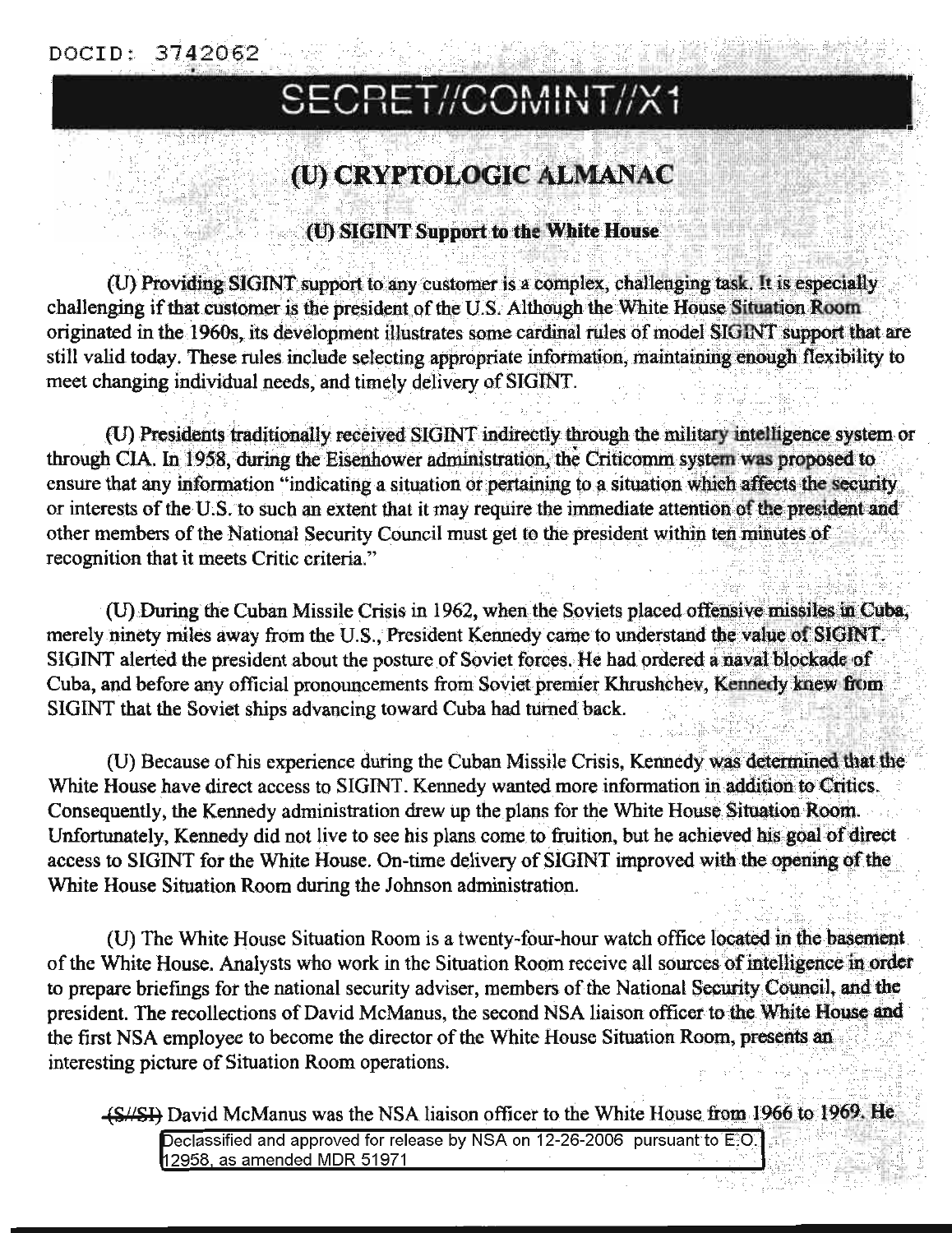#### DOCID: 3742062

believed that SIGINT support to the president was effective because NSA filtered the information that it sent to the Situation Room. McManus explained: "As a liaison officer, one of my duties was to gather SIGINT requirements from the White House. Crities automatically flow to the White House so the question was what else did the White House need? We tried to provide personal support by selecting. items. We kept the number between one hundred and two hundred per day because we did not want to overburden the system. By making the White House a hand-written addressee on messages, we were also able to keep track of what information we sent to them. This hand selection of items made NSA supportto the White House very effective."

(U) As a liaison officer, McManus started going to the White House once a week. Due to expanding needs such as the Vietnam War and the 1967 Arab-Israeli War, McManus soon began making that trip daily.

(U) In 1969 McManus became director of the White House Situation Room and held the position until 1974. McManus's experiences demonstrate that a greater level of flexibility is sometimes required for effective customer support. He served both the Johnson and Nixon administrations, which meant he had to change his procedures to meet individual management styles. McManus offered the following description:

(S/SI). Both the Johnson and Nixon administrations were avid consumers of SIGINT. The style of the presidents and their national security advisers was very different. President Johnson took the direct approach. He wanted to be personally called about every Critic. He was always on the phone asking for battle updates, casualty reports, and other information about the Vietnam War. We had difficulties meeting the president's demands because the military always gave us ten times more information than we wanted. Johnson frequently came to the Situation Room to ponder over SIGINT bimself. He became consumed with the war. He went so far as to issue orders to field commanders on where they should locate their troops.

(U) "Walt Rostow, national security adviser during the Johnson administration, also took a personal approach. His office was down in the west wing side of the basement close to the Situation Room. The Situation Room was his first stop each morning when he came to work at 6:30 AM. We gave him a personal briefing on events as well as the traditional written briefing with item summaries. He and the duty officers were on a first-name basis. He had a voracious appetite for SIGINT.

(U) "President Nixon and his national security adviser, Dr. Henry Kissinger, were more aloof. Dr. Kissinger quickly abandoned the office that Rostow had occupied. He moved his office away from us, out of the basement, to the first floor to be closer to the president. Briefing materials for the president went through Dr. Kissinger. If we received a Critic, we called Kissinger, not the president. Fortunately, Kissinger lived close to the White House, about ten to fifteen minutes away. There were many times when I jumped into a staff car to bring Kissinger significant information in the middle of the night."

(U) Delivering information to the appropriate White House official in a timely fashion was of